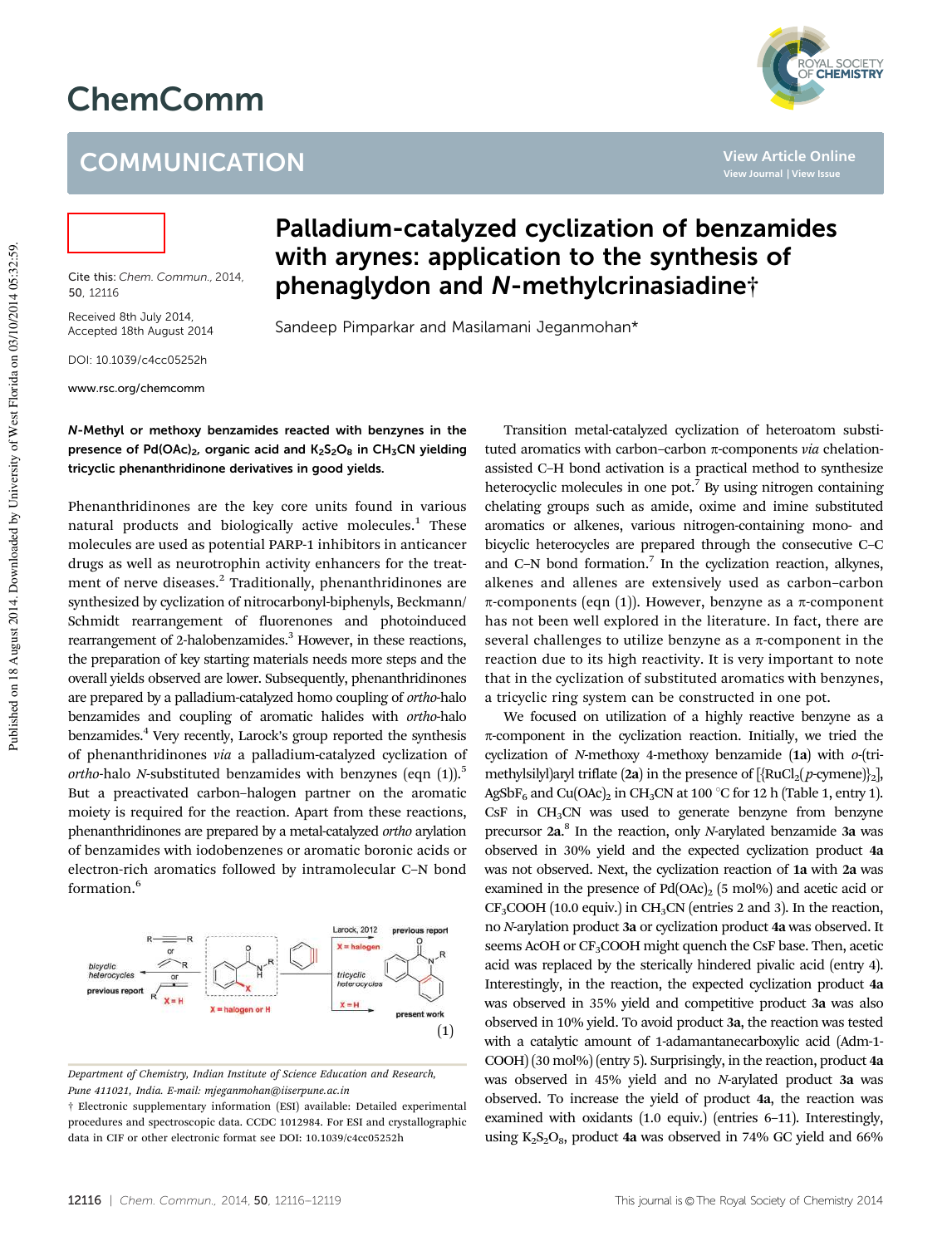Table 1 Cyclization of benzamide 1a with benzyne precursor 2a<sup>a</sup>

|       | cat / additive<br><b>OMe</b><br>oxidant, CsF<br>$CH_3CN$<br>SiMe <sub>3</sub><br>100 °C, 12 h<br>1a<br>2a | OM <sub>6</sub><br>MeO<br>3a | OMe                            |
|-------|-----------------------------------------------------------------------------------------------------------|------------------------------|--------------------------------|
| Entry | Catalyst/additive                                                                                         | Oxidant                      | $3a/4a$ yield <sup>b</sup> (%) |
| 1     | $[\text{RuCl}_2(p\text{-cymene})]_2/\text{AgSbF}_6{}^c$                                                   | Cu(OAc) <sub>2</sub>         | 30/0                           |
| 2     | Pd(OAc) <sub>2</sub> /ACOH                                                                                |                              |                                |
| 3     | Pd(OAc) <sub>2</sub> /TFA                                                                                 |                              |                                |
| 4     | $Pd(OAc)_{2}/pivalic$ acid                                                                                |                              | 10/35                          |
| 5     | $Pd(OAc)2/Adm-1-COOHd$                                                                                    |                              | 0/45                           |
| 6     | $Pd(OAc)2/Adm-1-COOHd$                                                                                    | Ag <sub>2</sub> O            | 0/33                           |
|       | $Pd(OAc)2/Adm-1-COOHd$                                                                                    | $Ag_2CO_3$                   | 0/27                           |
| 8     | $Pd(OAc)_{2}/Adm-1-COOH^{d}$                                                                              | AgOAc                        | 0/45                           |
| 9     | $Pd(OAc)2/Adm-1-COOHd$                                                                                    | $K_2S_2O_8$                  | 0/74                           |
| 10    | $Pd(OAc)2/Adm-1-COOHd$                                                                                    | $Phi(OAc)_2$                 |                                |
| 11    | $Pd(OAc)2/Adm-1-COOHd$                                                                                    | $(NH_4)_2S_2O_8$             |                                |

*<sup>a</sup>* Reactions conditions: 1a with 2a (1.5 equiv.) in the presence of cat (5.0 mol%), additive (10.0 equiv.) and oxidant (2.0 equiv.) in CH<sub>3</sub>CN at 100 °C for 12 h. <sup>*b*</sup> GC yield. <sup>*c*</sup> AgSbF<sub>6</sub> (20 mol%) was used. <sup>*d*</sup> Adm-1-COOH (30 mol%) was used.

isolated yield (entry 9). Remaining oxidants were partially effective or totally ineffective, yielding 4a in 0–45% yields (entries 6–11).

The scope of the catalytic reaction was tested with substituted *N*-methoxy benzamides 1b–i (Scheme 1). 2-Methoxy (1b), 4-methyl (1c) and *N*-methoxy benzamides (1d) underwent cyclization with 2a, yielding phenanthridinones 4b–d in 55%, 62% and 61% yields, respectively. Next, the cyclization reaction was tested with unsymmetrical benzamides. *N*-Methoxy 3,4-dimethoxy benzamide (1e) and *meta* methoxy benzamide 1f afforded phenanthridinones 4e and 4f in 61% and 58% yields, respectively, in



 $2a$ CsF, CH<sub>3</sub>CN

100 °C. 10 h

4h, 45 %

Pd(OAc)  $(1.0$  equiv

AcOH<br>120 °C, 15 min

which the *ortho* C–H bond activation takes place selectively at a sterically less hindered side. Whereas, benzamide 1g provided mixtures of regioselective cyclization products 4g and 4g' in 60% combined yield in a 1.5:1 ratio. Furthermore, the cyclization reaction was tested with 4-bromo and 4-chloro benzamides 1h and 1i. However, only *N*-arylated benzamides 3h and 3i were observed in 47% and 51% yields, respectively, and the expected cyclization products 4 were not observed. Similarly, 4-trifluoromethyl, 4-cyano and 4-nitrobenzamides were also not favorable for the reaction. These results clearly reveal that electrondonating substituents on the aromatic moiety of benzamides favor the *ortho* C–H bond activation–cyclization reaction. But, halogen and electron deficient aromatic benzamides favor only competitive nucleophilic addition of the free N–H moiety of benzamide with benzyne. Surprisingly, the palladacycle of 4-chloro benzamide 5a reacted with benzyne precursor 2a, yielding cyclization product 4h in 45% yield. This result clearly says that the *ortho* C–H bond activation process is very slow in the electron deficient benzamides, and the competitive nucleophilic addition is very fast. Although, at present, the catalytic reaction was compatible with only electron-rich benzamides, it has been shown that a highly reactive benzyne can be used as a  $\pi$ -component for the cyclization reaction.

The cyclization reaction was also examined with benzyne precursors 2b–e (Scheme 2). Treatment of benzamide 1a with benzyne precursors 2b and 2c gave phenanthridinones 4i and 4j in 61% and 55% yields, respectively. Interestingly, synthetically



Scheme 2 Scope of the benzyne precursors 2b-e.



Scheme 1 Scope of the N-methoxy benzamides 1. Scheme 3 Scope of the N-methyl benzamides 6a-d.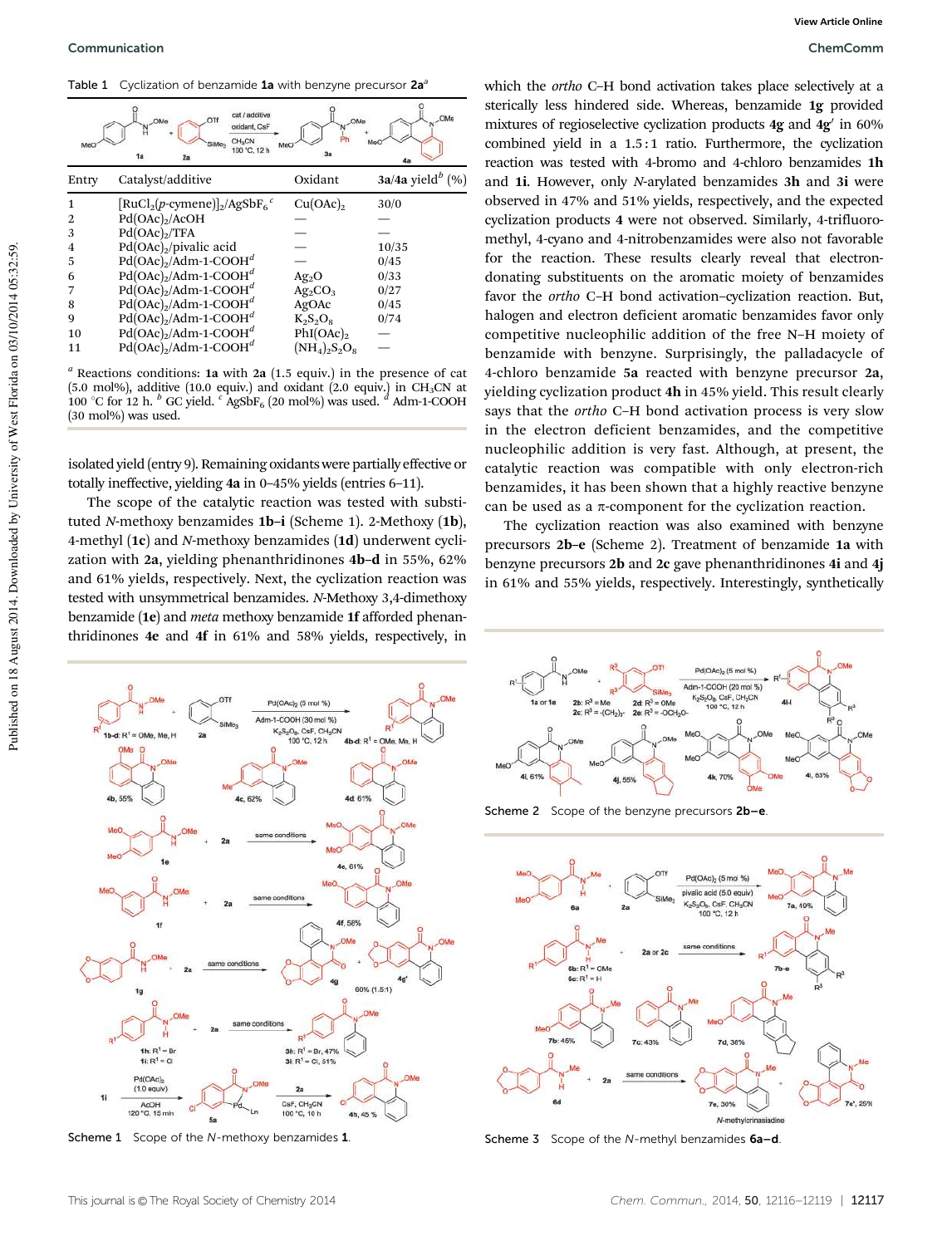useful benzyne precursors 2d and 2e reacted with 1e, giving products 4k and 4l in 70% and 63% yields, respectively.

The catalytic reaction was further tested with other *N*-methyl benzamides (Scheme 3). *N*-Methyl benzamide (6a) underwent cyclization with 2a, providing *N*-methyl phenanthridinone 7a in 49% yield, in which *ortho* C–H bond activation takes place selectively at the sterically less hindered side. Further, *N*-methyl 4-methoxy benzamide (6b) and *N*-methyl benzamide (6c) reacted with 2a or 2c affording cyclization products 7b–d in 45%, 43% and 38% yields, respectively. Treatment of *N*-methyl benzamide 6d with 1a gave natural product *N*-methylcrinasiadine<sup>9b</sup> (7e) in 30% yield and other regioisomer 7e' in 25% yield. It is important to point out that natural product *N*-methylcrinasiadine (7e) shows several biological activities.<sup>1</sup>



Later, OMe groups on the cyclic amides of 4c and 4d were cleaved into the natural product phenaglydon<sup>9a,b</sup> 8a in 69% yield and 6(5*H*)-phenanthridinone 8b in 67% yield under the photochemical irradiation conditions<sup>7a,b</sup> (eqn (2)). Later, compound 8b underwent nitration at the C-5 position of phenanthridinone in the presence of  $HNO<sub>3</sub>/H<sub>2</sub>SO<sub>4</sub>$ , providing 5-nitro phenanthridinone 9 in 75% yield. It is important to note that compound 9 is a key precursor for the preparation of anticancer drug PJ34.9*<sup>c</sup>*

A possible reaction mechanism is proposed in Scheme 4 to account for the present cyclization reaction. Coordination of the amide nitrogen of benzamide 1 to the palladium species followed by *ortho*-metalation provides a five-membered palladacycle intermediate 5. Coordinative insertion of benzyne 10 into intermediate 5 yields a seven-membered palladacycle intermediate 11. Subsequent C–N bond formation and reductive elimination afford product 4 and regenerate the active palladium species in the presence of RCOOH and  $K_2S_2O_8$ .

Apart from the above proposed mechanism, other possible pathways such as *ortho*-arylation of benzamide with benzyne yielding product 12 followed by intramolecular C–N bond formation or





Scheme 5 Mechanistic investigation.

N–H arylation of benzamide with benzyne providing compound 3 followed by intramolecular dehydrogenative aryl–aryl coupling are also possible. $7$  To support the proposed mechanism in Scheme 4, the following reactions were done (Scheme 5). *ortho*-Arylated benzamide 12 was prepared separately and treated with  $Pd(OAc)<sub>2</sub>$ , CsF and  $K_2S_2O_8$  in CH<sub>3</sub>CN at 100 °C for 12 h. In the reaction, no cyclization product 4a was observed. Subsequently, *N*-arylated benzamide 3a was treated with  $Pd(OAc)_{2}$  and  $K_{2}S_{2}O_{8}$  under similar reaction conditions. However, no cyclization product 4a was observed. Further, a five-membered palladacycle intermediate 5b was prepared separately and treated with benzyne precursor 2a in the presence of CsF in CH<sub>3</sub>CN at 100  $^{\circ}$ C for 12 h. As expected, the cyclization product 4f was observed in 75% yield. These results clearly revealed that the present reaction proceeds *via* a coordinative insertion pathway. To support the hypothesis that benzyne is involved in the cyclization reaction, the reaction of benzamide 1e with unsymmetrical benzyne precursor 2g was performed. In the reaction, a mixture of regioisomeric compounds  $4n$  and  $4n'$  was observed in 53% combined yield in a 2:1 ratio. The lack of regioselectivity of the reaction is consistent with insertion of unsymmetrical benzyne into a Pd–carbon bond in intermediate 5.

In conclusion, we have demonstrated a palladium-catalyzed oxidative cyclization of *N*-substituted benzamides with benzynes providing phenanthridinones with diverse substituents.

We thank the DST (SR/S1/OC-26/2011), India for the support of this research. S. P. thanks the BRNS for a fellowship.

#### Notes and references

- 1 (*a*) F. Aprile-Garcia, M. Antunica-Noguerol, M. L. Budzinski, A. C. Liberman and E. Arzt, *Endocr. Connect.*, 2014, 3, 1; (*b*) S. E. Nasrabady, A. Kuzhandaivel, M. Mladinic and A. Nistri, *Cell. Mol. Neurobiol.*, 2011, 31, 503; (*c*) Z. Jin, *Nat. Prod. Rep.*, 2009, 26, 363; (*d*) J. P. Michael, *Nat. Prod. Rep.*, 1995, 12, 465.
- 2 (*a*) T. Harayama, H. Akamatsu, K. Okamura, T. Miyagoe, T. Akiyama, H. Abe and Y. Takeuchi, *J. Chem. Soc., Perkin Trans. 1*, 2001, 523; (*b*) T. Harayama, Y. Akiyama, K. Nakano, H. Shibaike, A. Akamatsu, H. Hori, H. Abe and Y. Takeuchi, *Synthesis*, 2002, 237; (*c*) V. Holl, D. Coelho, D. Weltin, P. Dufour and P. Bischoff, *Anticancer Res.*, 2000, 20, 3233; (*d*) S. Patil, S. Kamath, T. Sanchez, N. Neamati, R. F. Schinazi and J. K. Buolamwini, *Bioorg. Med. Chem.*, 2007, 15, 1212.
- 3 (*a*) A. K. Mohanakrishnan and P. C. Srinivasan, *J. Org. Chem.*, 1995, 60, 1939; (*b*) R. Kleppinger, C. P. Lillya and C. Yang, *J. Am. Chem. Soc.*, 1997, 119, 4097; (*c*) M. G. Banwell, D. W. Lupton, X. Ma, J. Renner and M. O. Sydnes, *Org. Lett.*, 2004, 6, 2741; (*d*) R. Kleppinger, C. P. Lillya and C. Yang, *J. Am. Chem. Soc.*, 1997, 119, 4097; (*e*) L. M. N. Meseroll, Scheme 4 Proposed mechanism.  $J. R. McKee$  and M. Zanger, *Synth. Commun.*, 2011, 41, 2557;